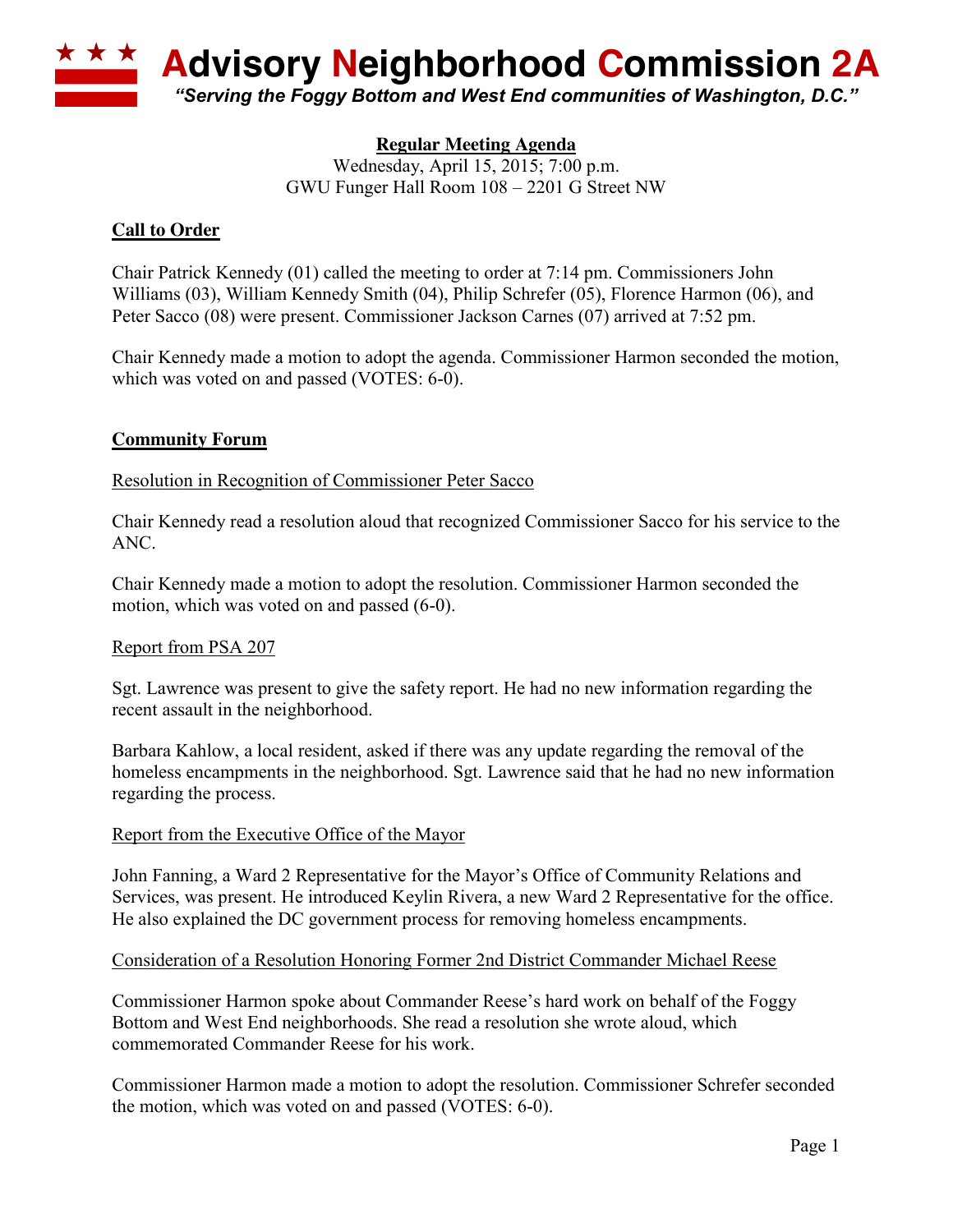### Report from the Office of Ward 2 Councilmember Jack Evans

Brian McClure from Councilmember Evans' office was present. He went over a few important legislative items currently being considered by the DC Council.

### Report on the West End Library and Fire Station Projects

Commissioner Harmon said that EastBanc was waiting to receive a demolition permit from the DC Government in order to start the demolition of the West End Fire Station.

#### Report from the Ward 2 Education Network

Chair Kennedy talked about the impressive accomplishments of the School Without Walls at Francis-Stevens since the school closure announcement was issued in 2012.

#### Consideration of a Grant Application by St. Mary's Court

Susan Walker, the Resident Services Director for St. Mary's Court, was present. She gave an overview of the grant application and answered questions asked by commissioners.

Commissioner Sacco made a motion to approve the grant request for St. Mary's Court pending a successful review of the grant application by the DC Auditor's office. Commissioner Williams seconded the motion, which was voted on and passed (VOTES: 6-0).

### Pennsylvania Avenue Bridge Rehabilitation Updates

and

#### River Inn Updates

Chair Kennedy gave an overview of the Pennsylvania Avenue bridge project and the River Inn application matters.

#### Letter of Support for Foggy Bottom Association Spring Community Cleanup

Commissioner Sacco and Marina Streznewski, the President of the Foggy Bottom Association, gave an overview of the upcoming Foggy Bottom Cleanup.

#### Announcements and Public Comments

Robert White, a representative for the DC Office of the Attorney General (OAG), was present. He gave an overview of the proposed legislation that OAG recently submitted to the DC Council. He also gave an overview of the proposed OAG budget that was submitted to the DC Council.

Commissioner Harmon gave an overview of the upcoming Duke Ellington Birthday Concert at Duke Ellington Park.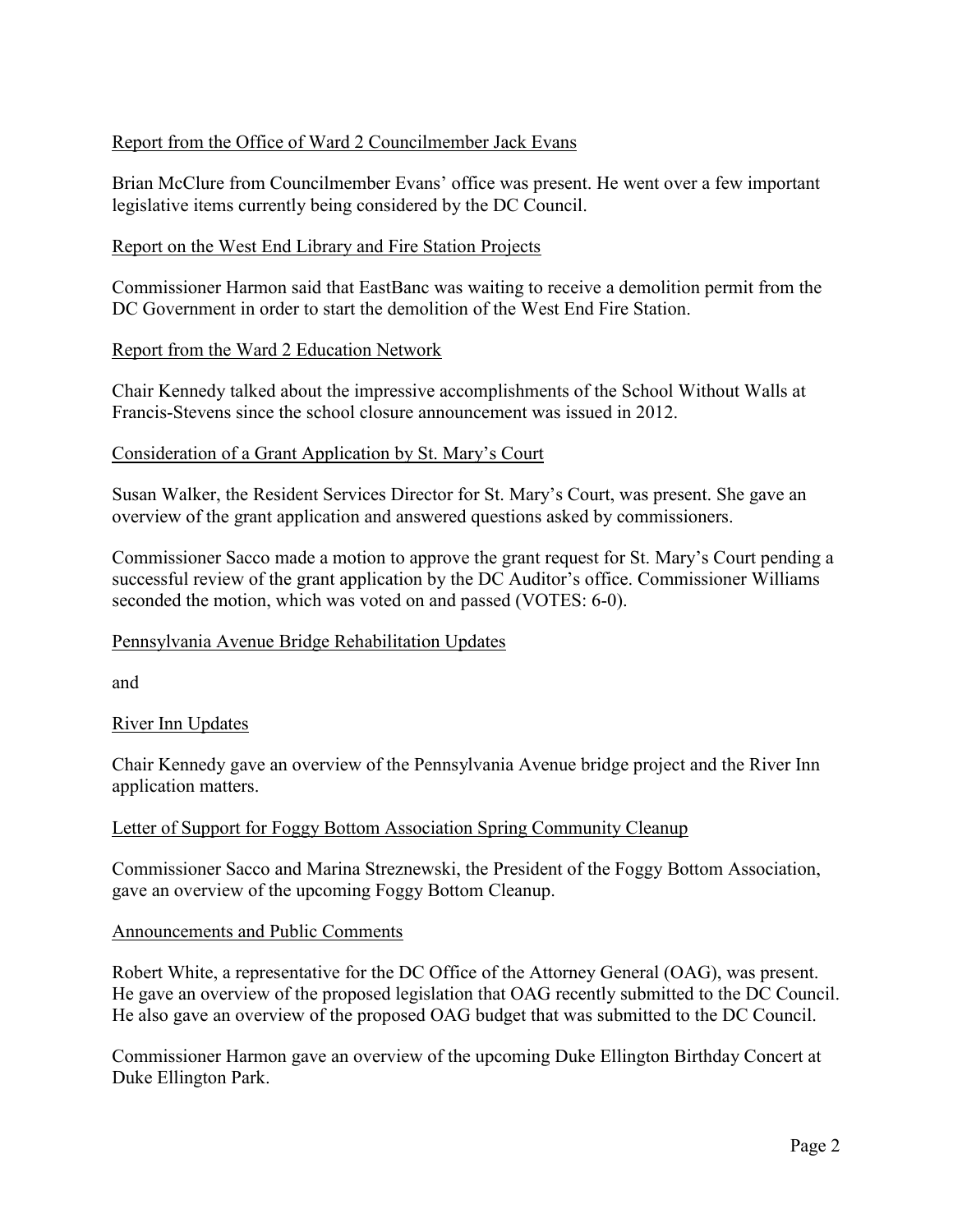Mike Silverstein, a member of the Alcoholic Beverage Control (ABC) Board, was present. He gave an overview of an upcoming ABC Board hearing on a piece of proposed rulemaking that he said was partly a result of recent violent events that took place at businesses in our neighborhood.

Commissioner Harmon asked Mr. Silverstein if it would be helpful if the ANC passed a resolution regarding the proposed rulemaking. Mr. Silverstein said that it would.

Commissioner Smith asked Mr. Silverstein how the rulemaking would affect what the ABC Board defines as egregious behavior. Mr. Silverstein explained how egregious behavior would be defined under the proposed rulemaking.

Commissioner Harmon made a motion to give the Chair the discretion to draft and submit a resolution in support of the proposed rulemaking. Commissioner Smith seconded the motion, which was voted on and passed (VOTES: 6-0).

# **Regulatory Agenda**

Concept Review of Proposed Three-Story Rear Addition at 2532 I St. (HPA 15-293) in the Foggy Bottom Historic District

Commissioner Smith introduced the applicants for the project. The two applicants and the project's architect were present. The architect for the project gave a visual presentation of the plans for the proposed addition to the property.

The architect said that the applicants would be appearing in front of the Historic Preservation Review Board (HPRB) later in April, and would be coming back to the ANC at a later point with a request for a zoning exception for the project.

Chair Kennedy asked the applicants to give an overview of their conversations with surrounding property owners regarding the proposed addition. The applicants said that everyone they talked to were in support of the project.

Steve Charnovitz, a local resident, and another local resident both spoke in support of the proposed project.

Commissioner Smith made a motion to support the applicant's application in front of the Historic Preservation Review Board, contingent on the removal of the proposed roof deck from the application. Commissioner Williams seconded the motion, which was voted on and passed (VOTES: 7-0).

Consideration of a Resolution Regarding the Proposed Acquisition of PEPCO Holdings by Exelon

Chair Kennedy gave an overview of the proposed acquisition and the reasons for why it would hurt DC ratepayers.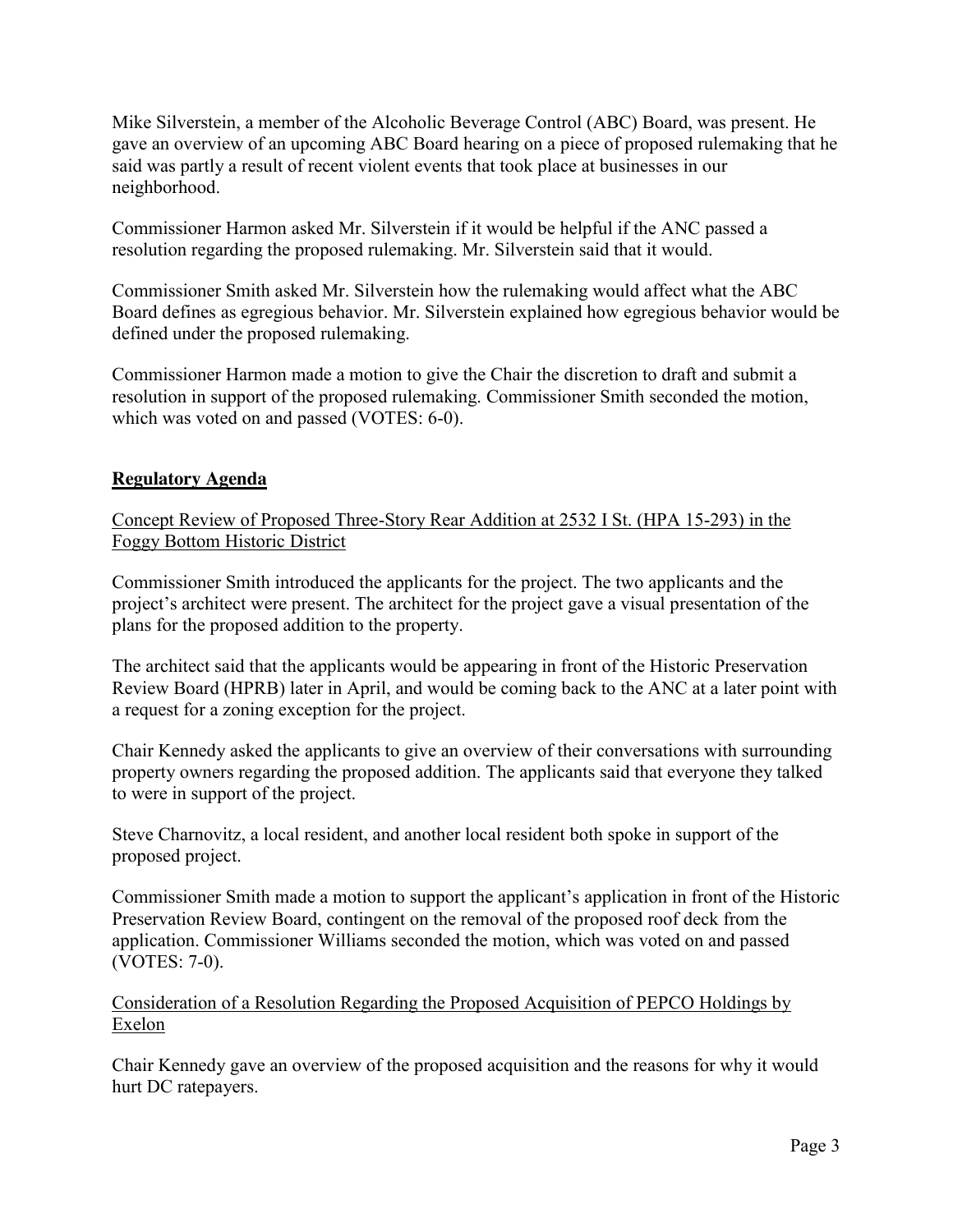Commissioner Sacco made a motion to give the Chair the discretion to draft and submit a resolution to the DC Public Service Commission expressing the ANC's opposition to the acquisition. Commissioner Carnes seconded the motion, which was voted on and passed (VOTES: 7-0).

Consideration of a Proposal to Remove Parking Spaces on the 900 Block of 23rd St., the 900 Block of New Hampshire Ave., and the 2400 Block of K St. to Relieve Traffic Congestion at Washington Circle

Richard Kenney, a Senior Project Manager for the District Department of Transportation (DDOT), was present. He gave an overview of the ANC's proposal to remove parking spaces on the 900 Block of 23rd Street, the 900 Block of New Hampshire Avenue, and the 2400 Block of K Street. He explained that DDOT had observed traffic problems as a result of cars parked on those blocks, especially during rush hours.

Mr. Kenney also gave an overview of his conversations with representatives from GW Hospital and the solution the representatives proposed: changing the 900 block of 23rd Street to emergency drop off parking only and taking away two parking spaces next to where the GW Hospital's ambulance loading area lets out on New Hampshire Avenue. These two spaces will allow ambulances to pull out of the loading area and back up into them while they are waiting to depart from the emergency room at the Hospital.

Commissioner Smith asked Mr. Kenney about the previous request to remove the "No Right Turn on Red" signal at the intersection of New Hampshire Avenue and Washington Circle on the south side of the Circle. Mr. Kennedy explained the reasons why DDOT was not going to be able to remove the signal at that time.

Mr. Kenney also explained the last proposal to remove five daytime-only parking spaces on the 2400 block of K Street. He said that the DC Circulator bus stop on the block would stay at the same location.

Chair Kennedy asked Mr. Kenney about the possibility of removing or rearranging crosswalks on Washington Circle to alleviate congestion. Mr. Kenney explained how it was not possible, and why the current crosswalks were placed the way that they were.

Commissioner Harmon made a motion to give the Chair the discretion to draft and submit a resolution to the District Department of Transportation in support of the proposal to remove the designated parking spots. Commissioner Carnes seconded the motion, which was voted on and passed (VOTES: 7-0).

Commissioner Harmon also showed recent photos taken of traffic being backed up on 23rd Street going south towards Washington Circle during rush hour. She asked Mr. Kenney about the possibility of extending rush hour parking restrictions on the street to 7:30 pm. Mr. Kenney said that DDOT had been recently discussing the possibility of extending rush hour parking restrictions one hour citywide, and that DDOT would look into Commissioner Harmon's request.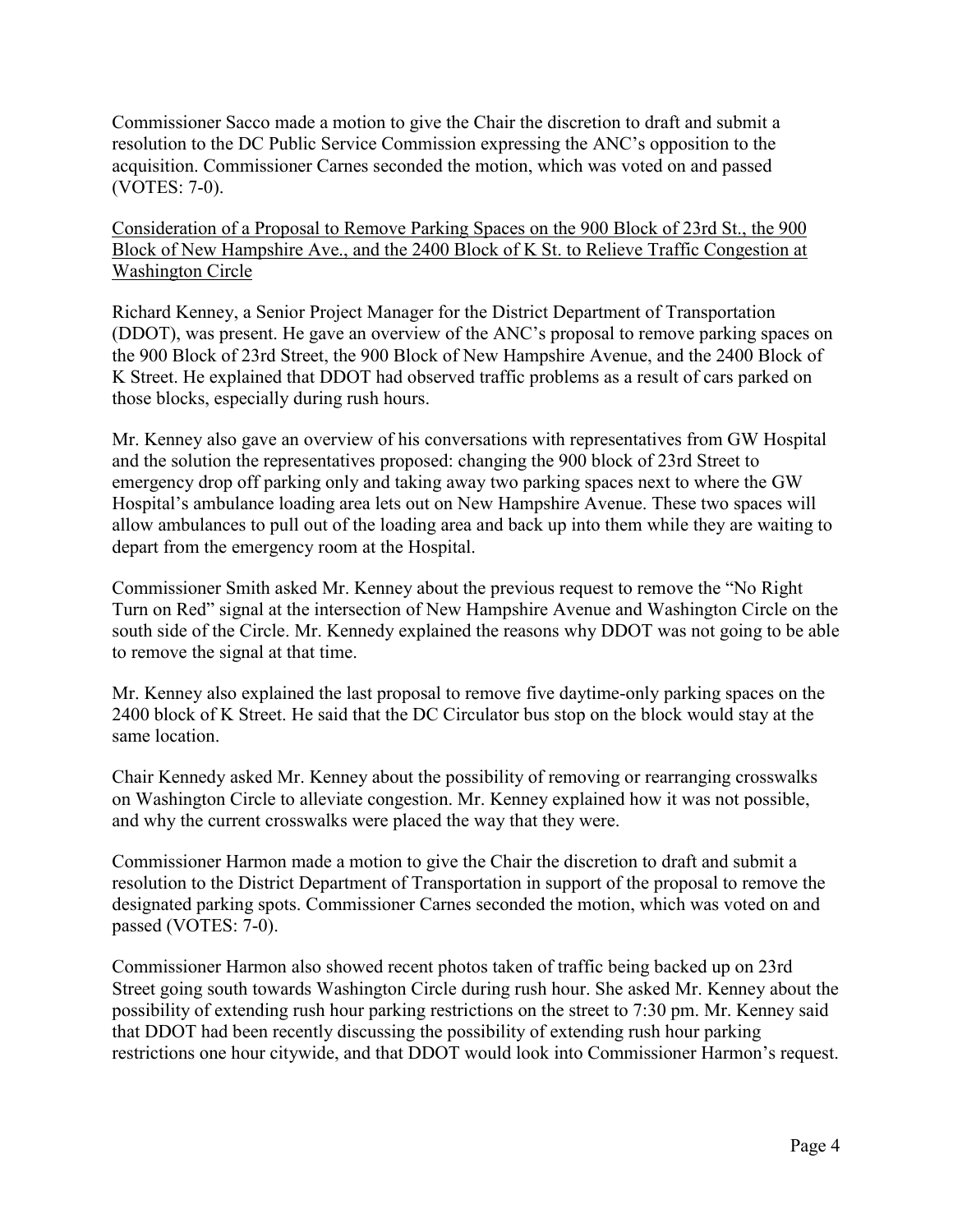Consideration of an Application by George Washington University to Modify Conditions C-4 and C-7 of the Current Foggy Bottom Campus Plan in Order to Clarify the Status of Students at the Former Corcoran College of Art + Design Vis-à-Vis its Commitments Regarding Headcount and FTE Enrollment Caps, as well as On-Campus Student Residency (Case No. 06-11N)

Alicia Knight, GW's Senior Associate Vice President of Operations, and Charles Barber, GW's Deputy Counsel, were present to give an overview of GW's merger with the Corcoran College and the need for a campus plan modification of GW's 2007 Foggy Bottom Campus Plan.

Mr. Barber said that, through the proposed modification, GW was seeking to clarify the campus headcount conditions as they relate to the recently-acquired Corcoran College student body. He said that GW intended to apply a similar approach for the campus headcount as to the one used for GW's Mount Vernon campus. He added that GW would extend the current requirement that freshmen and sophomores had to reside on campus to the Corcoran College student body. He also said that there were currently 34 Corcoran students living on campus who took all of their classes at the Corcoran's 17th Street building.

Commissioner Sacco asked how GW would count the Corcoran students as GW slowly integrated the two institutions and more Corcoran students took courses on the GW campus. Ms. Knight said that those students would still be counted under existing headcount restrictions.

Ms. Kahlow was concerned that, under the proposed modification, many Corcoran students would not be counted on the Foggy Bottom campus, even though they would still have a major impact on the Foggy Bottom campus through their use of gym facilities, library facilities, and other campus facilities.

Chair Kennedy made a motion to recommend that all Corcoran students, regardless of whether they did or did not take any classes on GW's Foggy Bottom campus, would still be counted under the Foggy Bottom campus headcounts. Commissioner Carnes seconded the motion, which was voted on and passed (VOTES: 7-0).

# Application by Market of Columbia Plaza (516 23rd St., ABRA-097197) to Renew its Class "A" License

Chair Kennedy gave an overview of the application. He said that the applicant was requesting to extend the establishment's hours, but the applicant's current settlement agreement, which was signed nine years ago, stated that the applicant needed the approval of ANC 2A and the Columbia Plaza Tenants Association in order to modify the hours.

Marilyn Reuben, a representative for the Columbia Plaza Tenants Association, was present. She said that the tenants association was not in favor of the proposed change of hours.

*The ANC took no action regarding this matter.*

Application by Four Seasons, Washington DC to stage "Sprint Four the Cure 5K" on September 19